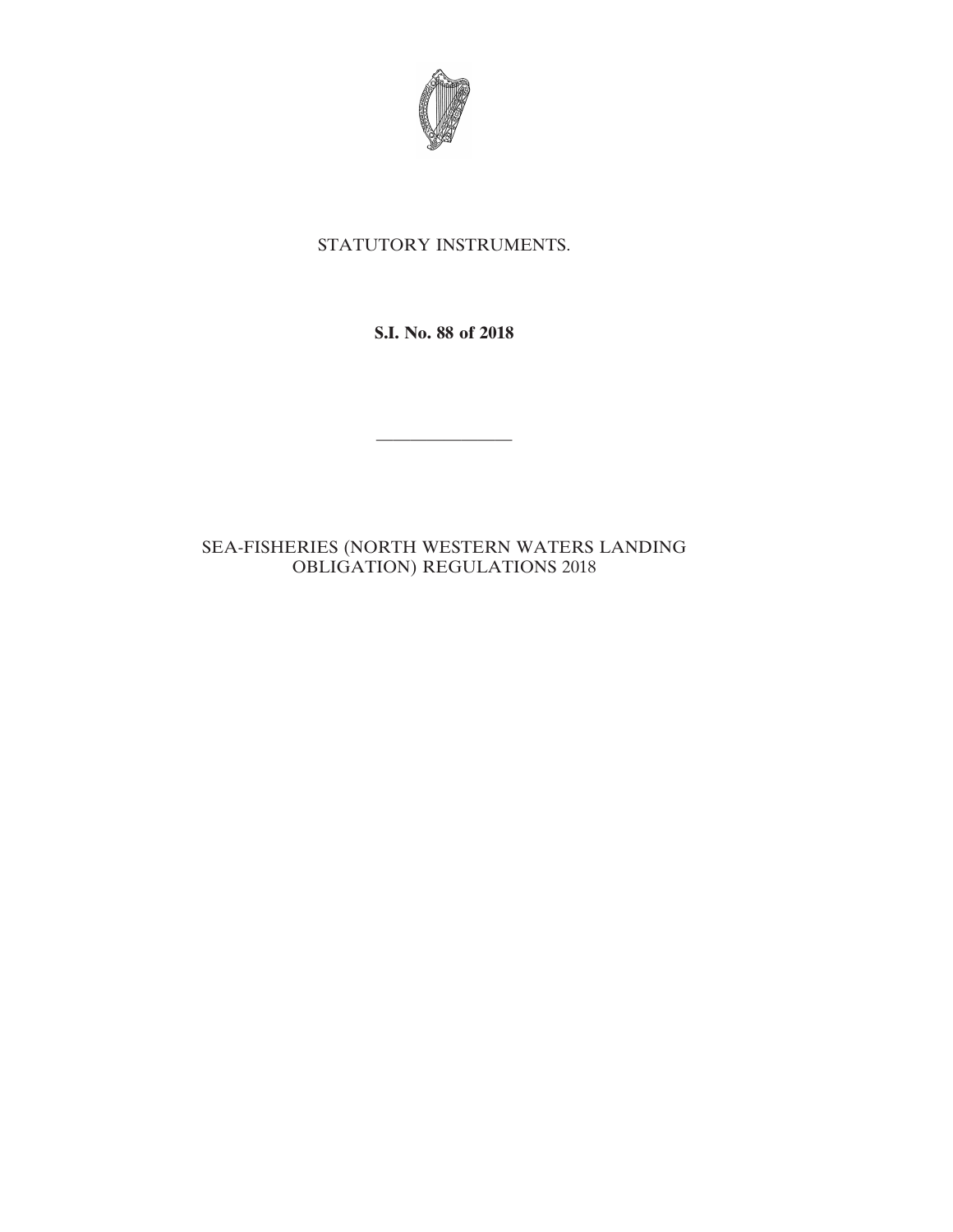## SEA-FISHERIES (NORTH WESTERN WATERS LANDING OBLIGATION) REGULATIONS 2018

I, MICHAEL CREED, Minister for Agriculture, Food and the Marine, in exercise of the powers conferred on me by sections 3 and 14 of the Sea-Fisheries and Maritime Jurisdiction Act 2006 (No. 8 of 2006) and the Sea Fisheries, Foreshore and Dumping at Sea (Transfer of Departmental Administration and Ministerial Functions) Order 2007 (S.I. No. 707 of 2007) (as adapted by the Agriculture, Fisheries and Food (Alteration of Name of Department and Title of Minister) Order 2011 (S.I. No. 455 of 2011)), for the purpose of giving further effect to Article 15 of Regulation (EU) No 1380/2013 of the European Parliament and of the Council of 11 December 20131 (as amended by Regulation (EU) 2015/812 of the European Parliament and of the Council of 20 May 20152 ) and effect to Commission Delegated Regulation (EU) 2018/46 of 20 October 20173 hereby make the following regulations:

1. (1) These Regulations may be cited as the Sea-Fisheries (North Western Waters Landing Obligation) Regulations 2018.

(2) These regulations shall cease to have effect on 31 December 2018.

2. (1) In these Regulations-

"Council Regulation" means Regulation (EU) No 1380/2013 of the European Parliament and of the Council of 11 December 2013 (as amended by Regulation (EU) 2015/812 of the European Parliament and of the Council of 20 May 2015);

"Commission Regulation" means Commission Delegated Regulation (EU) 2018/46 of 20 October 2017.

(2) A word or expression that is used in the Council Regulation or the Commission Regulation and is also used in these Regulations, has, unless the context otherwise requires, the same meaning in these Regulations as it has in the Council Regulation or the Commission Regulation.

3. (1) The master of a sea fishing boat which appears on any list of vessels provided for under Article 6 of the Commission Regulation shall comply with Article 15(1),  $(4)$ ,  $(8)$ ,  $(11)$  and  $(12)$  of the Council Regulation in respect of North Western waters.

1 OJ L 354, 28.12.2013, p.22 2 OJ L 133, 29.5.2015, p.1 3 OJ L 7, 12.1.2018, p.13

> *Notice of the making of this Statutory Instrument was published in "Iris Oifigiúil" of* 27*th March*, 2018.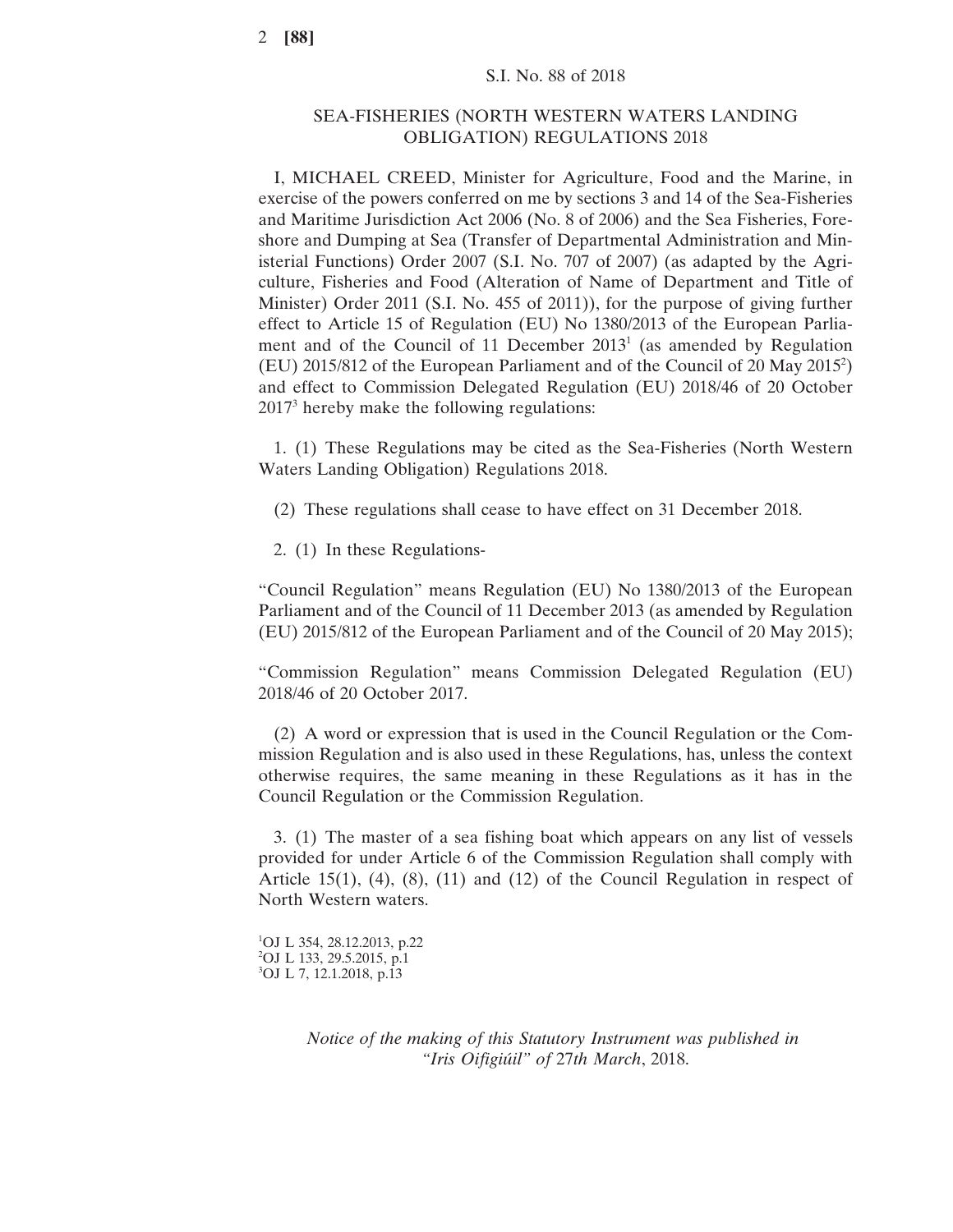(2) The master of a sea fishing boat referred to in paragraph (1) may not discard catches other than in accordance with Article 4 or Article 5 of the Commission Regulation.

4. The Sea-Fisheries (North Western Waters Landing Obligation) Regulations 2017 (S.I. No. 51 of 2017) are revoked.



GIVEN under my Official Seal, 13 March 2018.

> MICHAEL CREED, Minister for Agriculture, Food and the Marine.